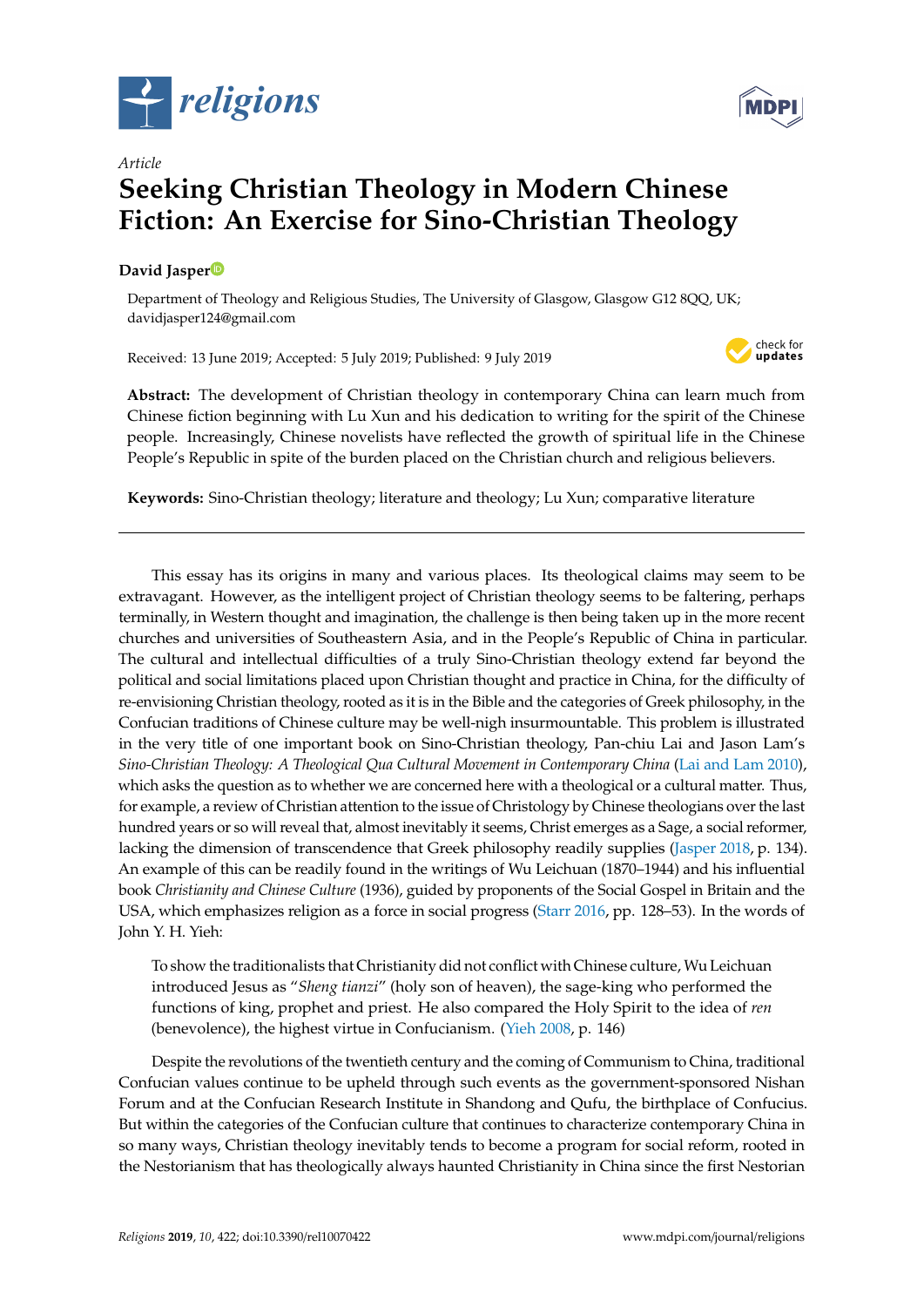Mission of 635 CE [\(Whyte](#page-9-2) [1988,](#page-9-2) pp. 33–37).<sup>1</sup> These Nestorian Christians used Buddhist terminology in their translations from Syriac into Chinese until their expulsion under the Buddhist Empress Wu in 690 CE. But this, I wish to argue, is not the end of the story.

The study of literature and theology has recently benefited enormously from the work of William Franke and his book *A Theology of Literature*(2017). This is one of those small books that have considerable impact. Beginning with the literature of the Bible, Franke argues that literature provides that light of revelation that engenders a theology from within the literary traditions of human culture. As Franke puts it, the "ongoing interpretation of human experience is played out in exemplary fashion from the very beginning of the Bible" [\(Franke](#page-8-2) [2017,](#page-8-2) p. 13). I want now to develop this theological insight within the further and perhaps unlikely context of some recent Chinese novels. To do this, I enlist also the work of Zhang Longxi, professor of comparative literature and translation at the City University of Hong Kong, whose recent work seeks to expand the hitherto somewhat Eurocentric concept of "world literature" to embrace the rapidly developing literary tradition of China and Southeastern Asia in expanding conversations of cross-cultural understanding [\(Zhang](#page-8-3) [2015\)](#page-8-3). Finally, I will use and adapt Maurice Blanchot's idea of *l'espace littéraire*—the space of literature. Within this space, and giving primacy to the literary moment, Blanchot has written of Franz Kafka, comparing him to the poet Hölderlin: "Kafka's passion is just as purely literary, but it is not always only literary. Salvation is an enormous preoccupation with him, all the stronger because it is hopeless, and all the more hopeless because it is totally uncompromising" [\(Blanchot](#page-8-4) [1982,](#page-8-4) p. 57). However, it is in the space of literature that this passion is engendered—a space without, itself, theological pretensions, but yet demanding a response from theology, a field in which the problems and anxieties of theology begin to be articulated or re-articulated. It is not the task of literature to articulate or construct any Christian theology, and the novelist is not a theologian by another name. But the novelist may explore anew the suffering, joyful narratives that prompt and demand the task of theology with its own creativities and purposes.

Some of the early impetus behind this thinking was inspired long ago by the "postliberal" theology of George A. Lindbeck in his book *The Nature of Doctrine* in the light of "a quarter century of growing dissatisfaction with the usual ways of thinking about those norms of communal belief and action which are generally spoken of as the doctrines or dogmas of churches" [\(Lindbeck](#page-8-5) [1984,](#page-8-5) p. 7). For Lindbeck and his "cultural-linguistic" approach to theology, the task is "intratextual" rather than "extratextual"—meaning, including religious meaning, lying immanent within the text, constituted by "the uses of a specific language" in the writing [\(Lindbeck](#page-8-5) [1984,](#page-8-5) p. 114).

For literary critics in the early 1980s, this would have come as no surprise after the projects of New Criticism and Structuralism, but Christian theology has never been as sensitive as literary criticism to cultural shifts in text and language, and hence the particular importance of Lindbeck's book [\(Culler](#page-8-6) [1975;](#page-8-6) [Lentricchia](#page-8-7) [1980\)](#page-8-7). Other, and perhaps more remote theological roots to this essay include, perhaps oddly, Thomas J. J. Altizer's radical theology and the death of God, precisely because it is found most deeply in a poetics and in literary texts from Dante to James Joyce. Altizer denies any theologically generated sense of the presence of God, and celebrates a profoundly apocalyptic vision that emerges also in the tenor of recent Chinese fiction. Although Altizer has no immediate political concerns, his vision of apocalyptic theology is shared also in the liberation theology of Gustavo Gutiérrez, with its references also to Marxist theory and his utopian hope for this world [\(Altizer](#page-8-8) [2012;](#page-8-8) [Guti](#page-8-9)érrez [1996,](#page-8-9) pp. 184–235). Finally, I am led by the French thinker Jean-Luc Marion to reflect upon the idea of the "saturated phenomenon" (of which Christ himself is the primary example) as that in which "intuition passes beyond the concept"—a concept that is at once essentially simple and at the same time profoundly ungraspable [\(Marion](#page-9-3) [2002,](#page-9-3) p. 199). This quality I also find, disturbingly, in the modern and contemporary Chinese fiction to which I now turn.

<sup>1</sup> The first records of Christianity in China in the seventh century link the Nestorian city of Antioch, via the Silk Road, with the Chinese city of Chang'an. See further, Bob Whyte, *Unfinished Encounter: China and Christianity* (London: Fount, 1988), pp. 33–37.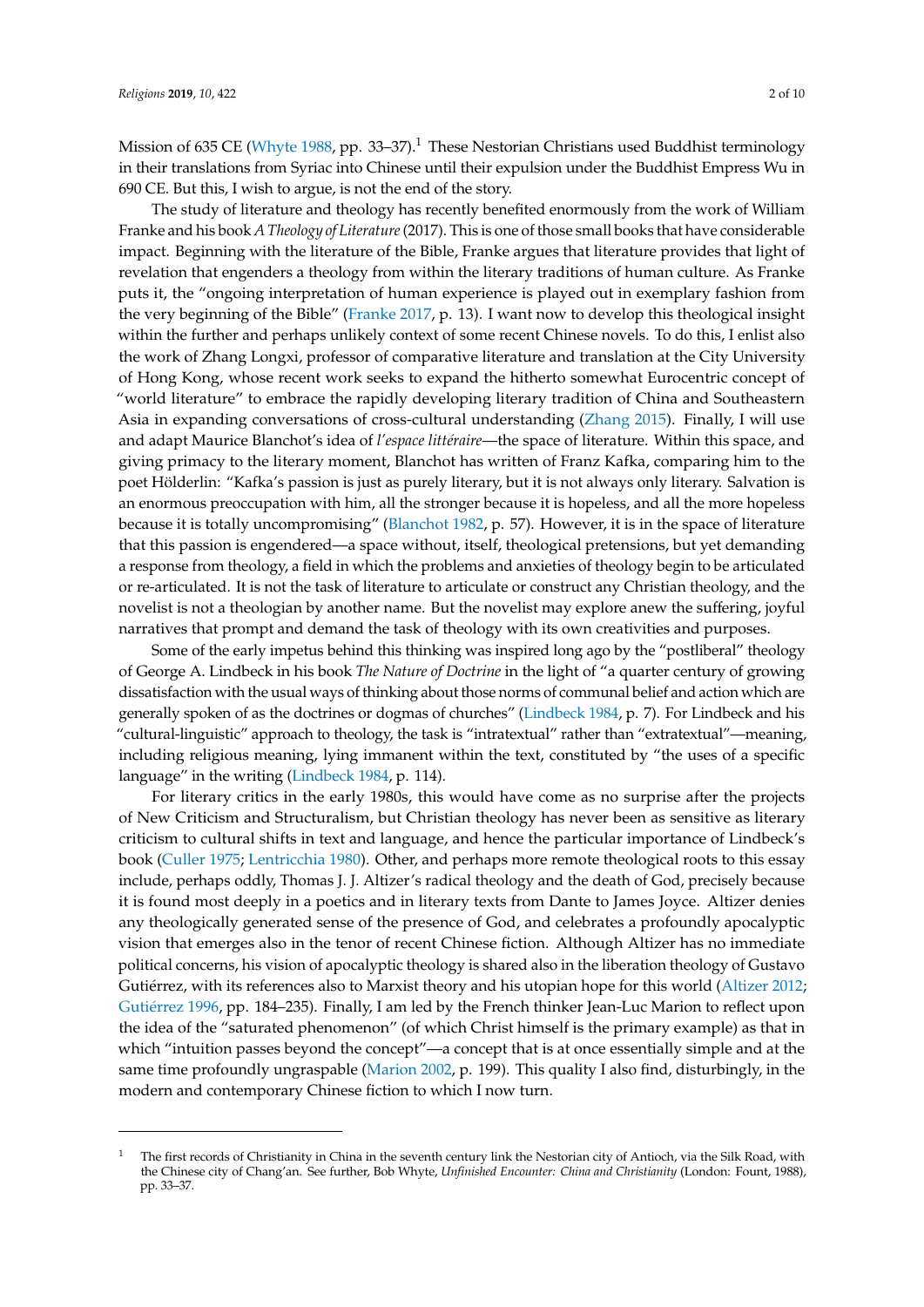In his celebrated novel *Silence*, the Christian Japanese novelist Shūsaku Endō confronts us with a complex theological mystery in the silence of God in the context of the seventeenth century persecutions of Christians in Japan [\(Endo¯](#page-8-10) [1969\)](#page-8-10). In modern China, the short story writer and essayist Lu Xun (1881–1936), who set out as a young man, so he tells us, to save the soul of his people through literature, confronts us even further with no God in an ancient Chinese culture that in the early twentieth century was struggling to move from ancient cultural complacencies in the late Qing dynasty into the new world of the Republic that began to emerge after 1911. The Western reader, reading in translation more often than not, quickly discovers that it is extremely hard to find a foothold in Lu Xun's stories. It is partly that their Chinese language, full of puns, odd metaphors, and repetitions, is so hard to translate into English, but far more than that, they seem to embrace a world that is entirely self-enclosed, shutting out all connections and external references.

We might compare the superficially similar conclusions of Lu Xun's novella "The Real Story of Ah-Q" (1921)<sup>2</sup> with the ending of the German writer Patrick Süskind's celebrated novel *Perfume* (1985). Süskind's conclusion plays with macabre, gothic horror on the imagery of the Christian Eucharist—a human body dismembered and utterly consumed by the crowd, ending in the provocative, shocking final sentence: "For the first time they had done something out of Love" [\(Süskind](#page-9-4) [1987,](#page-9-4) p. 263). "Ah-Q" also ends with the execution of the central character. These are the final words of the story:

Public opinion in Weizhuang was undivided: of course Ah-Q was a villain—he wouldn't have been shot otherwise. The verdict in town was more ambivalent: death by a firing-squad, the majority of them felt, wasn't a patch on decapitation. And the condemned had been a miserable specimen. In that whole extended tour around the streets, he hadn't managed to choke out a single line of opera; they had followed him for nothing. [\(Lu](#page-9-5) [2009,](#page-9-5) p. 123)

"Public opinion", then, can hide behind the final decision of the authority of the state: Ah-Q is guilty, and within the protection of that assurance, manifold, amoral, and utterly self-centered positions are available. Ah-Q is fair game. Even Lu Xun's narrator partakes of all such relativities, as his translator Julia Lovell has remarked: "our condescending narrator, we realize, is a thoroughly compromised man who slips between the various worlds he parodies" [\(Lu](#page-9-5) [2009,](#page-9-5) p. xxiii). And even Lu Xun himself refused to be pinned down as regards his story, commenting that "I wrote *The Real Story* with the intention of exposing the weakness of my fellow citizens—I did not specify whether or not I myself was included therein" [\(Liu](#page-8-11) [1995,](#page-8-11) p. 70).

At the same time, this troubling narrative opens up a space that is immune from all controlling spheres of power, be they political or theological. This space might, however, be illumined by a definition of "spirituality" as offered by Michel Foucault, whose last lectures, we should recall, explored exercises of power and the place of "truth acts"—that is, the place of individuals within procedures of truth-telling in relation to power and its absolutization. In some of his final words, Foucault explores such "truth acts" in early Christian writings and practices of spiritual direction [\(Foucault](#page-8-12) [2012\)](#page-8-12). Foucault's claim that "there can be no truth without a conversion or a transformation of the subject" has been applied by Gloria Davies to the spaces of Lu Xun's fictions, their exposures and their possibilities [\(Foucault](#page-8-12) [2012,](#page-8-12) p. 232). A reader who is familiar with the literature of the gospels might hear echoes of the parables of Jesus (though surely not deliberate) in a brief fragment of a story written by Lu Xun in July 1920 entitled "A Minor Incident".

The narrator in this story—is it Lu Xun himself?—is clearly well-to-do, a citizen who has lived in Beijing for six years after the revolutionary upheavals of 1911 that brought an end to the Qing Dynasty, and is unimpressed by great national events except insofar as they induce in him a feeling of depression and contempt for his fellow citizens. But he is jolted by a small incident of a kind that is by no means unusual in Beijing or any other great city—a little street accident involving the rickshaw in which he is

<sup>2</sup> Even the title of this novella defies any simple translation, playing with the idea of the real/true story—and somehow edged beyond the notion of "truth".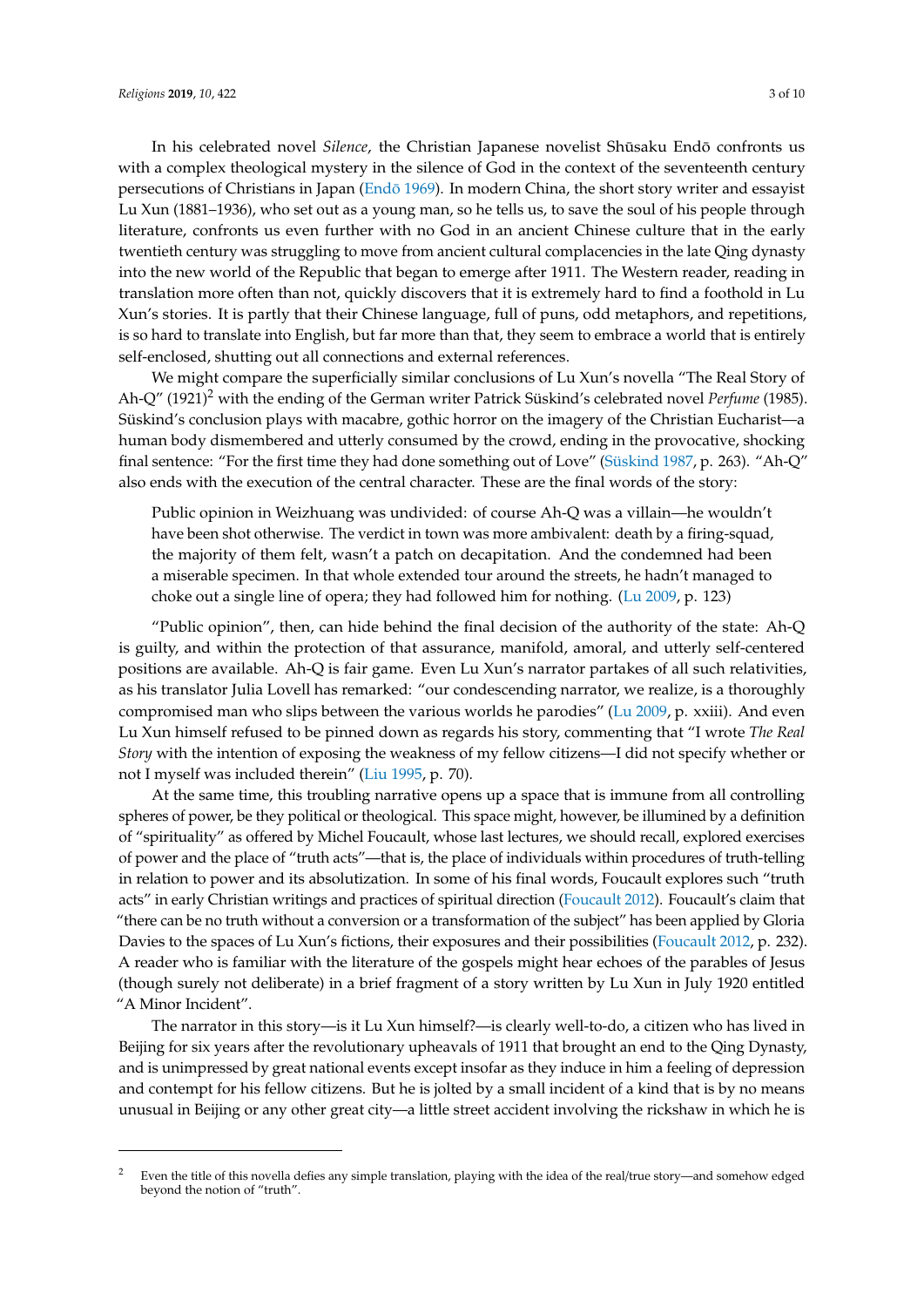travelling which inadvertently knocks an elderly, poor woman down. It is not the rickshaw runner's fault, for he swerved to avoid the old woman, but her clothes had caught in his rickshaw. The old woman is lying on the ground, probably not seriously hurt, and the narrator feels only irritation as his runner who, by staying to help the old woman, risks getting himself into trouble.

The rickshaw runner helps the old woman to her feet, even helping her towards a nearby police station, at great risk to himself as he may well be accused of knocking her over. The narrator is cross, perhaps afraid, but then is overcome by a paralysis that is both physical and mental. "It seemed to bear down on me, pressing out the petty selfishness concealed beneath my fur coat" [\(Lu](#page-9-5) [2009,](#page-9-5) p. 54). He walks towards a policeman, hands him some coins and walks away, a series of questions forming in his mind.

As I walked along, I was thinking—almost afraid I would turn my thoughts on myself. None of it had anything to do with me; so what had I meant by that handful of coins? Was it a reward? Did I have the right to pass such judgement? I could not answer my own questions. [\(Lu](#page-9-5) [2009,](#page-9-5) p. 54)

To the reader who is familiar with the Bible, there are almost inevitable echoes of the parable of the Good Samaritan (Luke 10:30-7), but as if told by the lawyer who asked Jesus the question, "who is my neighbor?". But it is the questions that cannot be answered and their uncomfortable spaces that might move us forward, and in them may be found the Lu Xun who is the "self-appointed literary physician of China's spiritual ills" [\(Lu](#page-9-5) [2009,](#page-9-5) p. xvii).

While he was still a student in Tokyo in 1907, Lu Xun, together with his brother Zhou Zuoren and some other students, founded a new journal of which the purpose was the revival of the classics of Chinese literature. Its title, "which was derived from the idea of creating 'new life'",<sup>3</sup> was *Vita Nova*, but it failed even before its first edition was produced and only forty-one copies were sold [\(Lu](#page-9-6) [2017,](#page-9-6) p. 21). However, it served to emphasize the continuing link between modern Chinese literature and the Chinese Classics, to which I will return later on. Such connections are certainly apparent in the novels of Yu Hua (1960–), examples of what has become known as "scar literature" written in the aftermath of the period of Mao Zedong and the Cultural Revolution of 1966–1976. Yu Hua's best-known work, the novel *To Live* (1993), seems clearly to be written within the ancient Daoist tradition of submissiveness to fate and the inevitable. The precise nature of the central term of this tradition, *Wu wei*, is extremely difficult to capture in English, but it is a key term in the writings of Chuang Tzu who is perhaps the most spiritual of the classic Chinese philosophers. Literally it means "doing nothing" but it is actually more positive than that, suggesting more "not doing anything against the flow" [\(Chuang Tzu](#page-8-13) [2010,](#page-8-13) p. xvi). The Trappist monk Thomas Merton was moved to write an extended meditation on the Daoist tradition in his book *The Way of Chuang Tzu* (1965) in which he is quite clear that his work is the very opposite of any attempt to "find" Christianity in the Chinese tradition.

This book is not intended to prove anything or to convince anyone of anything that he does not want to hear about in the first place. In other words, it is not a new apologetic subtlety ... in which Christian rabbits will suddenly appear by magic out of a Taoist hat. [\(Merton](#page-9-7) [1999,](#page-9-7) p. 10)

And in the same spirit, I return to Yu Hua's *To Live*. An extraordinary Chinese film of this novel, in which Yu Hua was involved, remains banned in China, though available in the West. *To Live* follows the life of Fugui from a carefree and prosperous youth to an impoverished, patient old age. The final scene in the book is of Fugui ploughing with his old ox, an image of utter resignation—or perhaps something like *Wu wei*.

<sup>3</sup> The quotation is from the preface to *Outcry*, Lu Xun's first collection of short stories, published in 1923.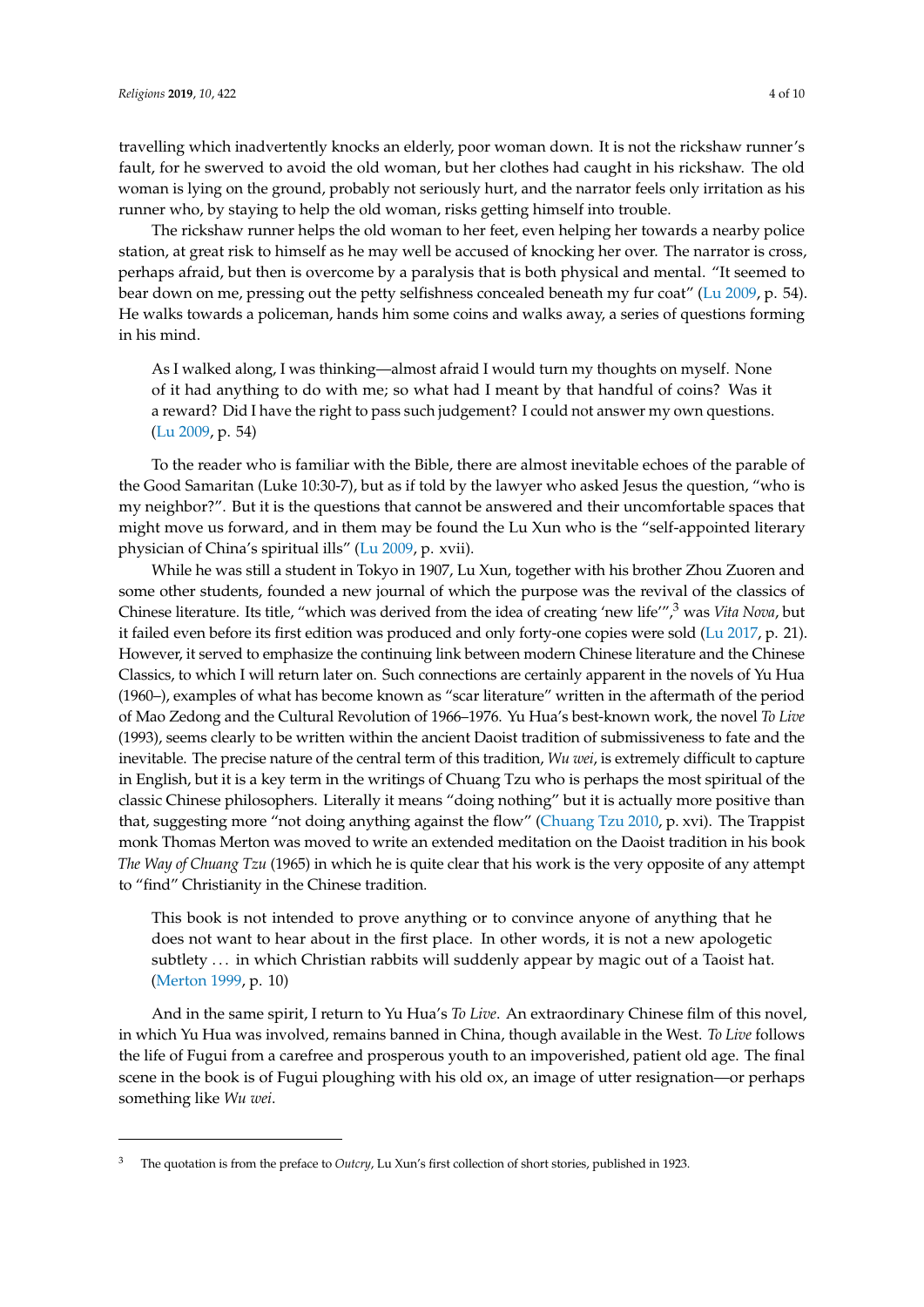The old man and his ox gradually got farther away, but from far off I could still hear the echo of the old man's hoarse and moving voice. It floated through the open night like the wind. The old man sang:

In my younger days I wandered amuck,

At middle age I wanted to stash everything in a trunk,

And now that I'm old I've become a monk. [\(Yu](#page-8-14) [2003,](#page-8-14) p. 235)

Yu Hua himself has expressed most precisely the heart of his fictional character.

After going through much pain and hardship, Fugui is inextricably tied to the experience of suffering. So there is really no place for ideas like 'resistance' in Fugui's mind—he lives simply to live. In this world I have never met anyone who has as much respect for life as Fugui. [\(Yu](#page-8-14) [2003,](#page-8-14) p. 244)

Yu Hua writes within the literary tradition of Lu Xun. Both writers began their careers within the field of medicine, in Yu Hua's case as a dentist. The uncompromising violence of his novels elicited the remark from his fellow writer Mo Yan: "I've heard that [Yu Hua] was a dentist for five years. I can't imagine what kind of brutal tortures patients endured under his cruel steel pliers" [\(Yu](#page-8-14) [2003,](#page-8-14) p. 239).

Even in the English translation one senses the linguistic experimentation and the radical, often painful, dissection of the soul of the Chinese people in novels like *To Live* or *Chronicle of a Blood Merchant* (1996;  $Yu$  [2004\)](#page-8-15), each a novel of its time and place and yet each is disturbingly mythic and universal. They are immersed in a culture with philosophical, socio-cultural, and religious roots that are deeply Chinese, and also illustrate a more recent history that is still remote and almost unknown to most Western readers. Nevertheless, they speak with a powerful and urgent voice that opens up spaces for questions that resonate within universal religious traditions and prompt conversations across many barriers of faith and culture.

The fictional world of the novelist Yan Lianke is far from that of Yu Hua. His satirical novel *Serve the People!* is set in 1967, the second year of Mao Zedong's Cultural Revolution. Although the author is now Professor of Creative Writing at Renmin University of China in Beijing at the very heart of the Chinese political and cultural establishment, the novel remains banned by the Chinese government. The *South China Post* quoted the words of the propaganda department: "This novella slanders Mao Zedong, the army, and is overflowing with sex. Do not distribute, pass around, comment on, excerpt from or report on it" [\(Yan](#page-8-16) [2007,](#page-8-16) p. ii). Such is the paradox of China and the vitality of literature. *Serve the People!* is written very much in the style of the Czech writer Jaroslav Hašek's *The Good Soldier Švejk and His Fortunes in the World War* (1921) and begs comparison with the literature of Rabelais in its deliberate and satirical excesses. But Yan Lianke, of humble birth in rural Henan Province in China, speaks for those who have no voice, who are forgotten and trampled upon. Of his own writing, he has suggested:

Passion and anger are the driving force of my novels. Writers should pay attention to the emotional lives of the masses, births, deaths, and intolerable humiliation, the desperate situations of their existences. They are the majority but our literature happens to have abandoned them. [\(Yan](#page-8-16) [2007,](#page-8-16) p. iii)<sup>4</sup>

The relentless, satirical tone of *Serve the People!* allows the reader little resting place, the narrative endlessly disorientating and disrupting. The central character, the soldier Wu Dawang, is a humble sergeant of the Catering Squad, who is seduced by his military commander's young wife, Liu Lian, prompting an illicit erotic game between the two of them that involves smashing or destroying the

Yan Lianke, *Serve the People!* Quoted in the Preface.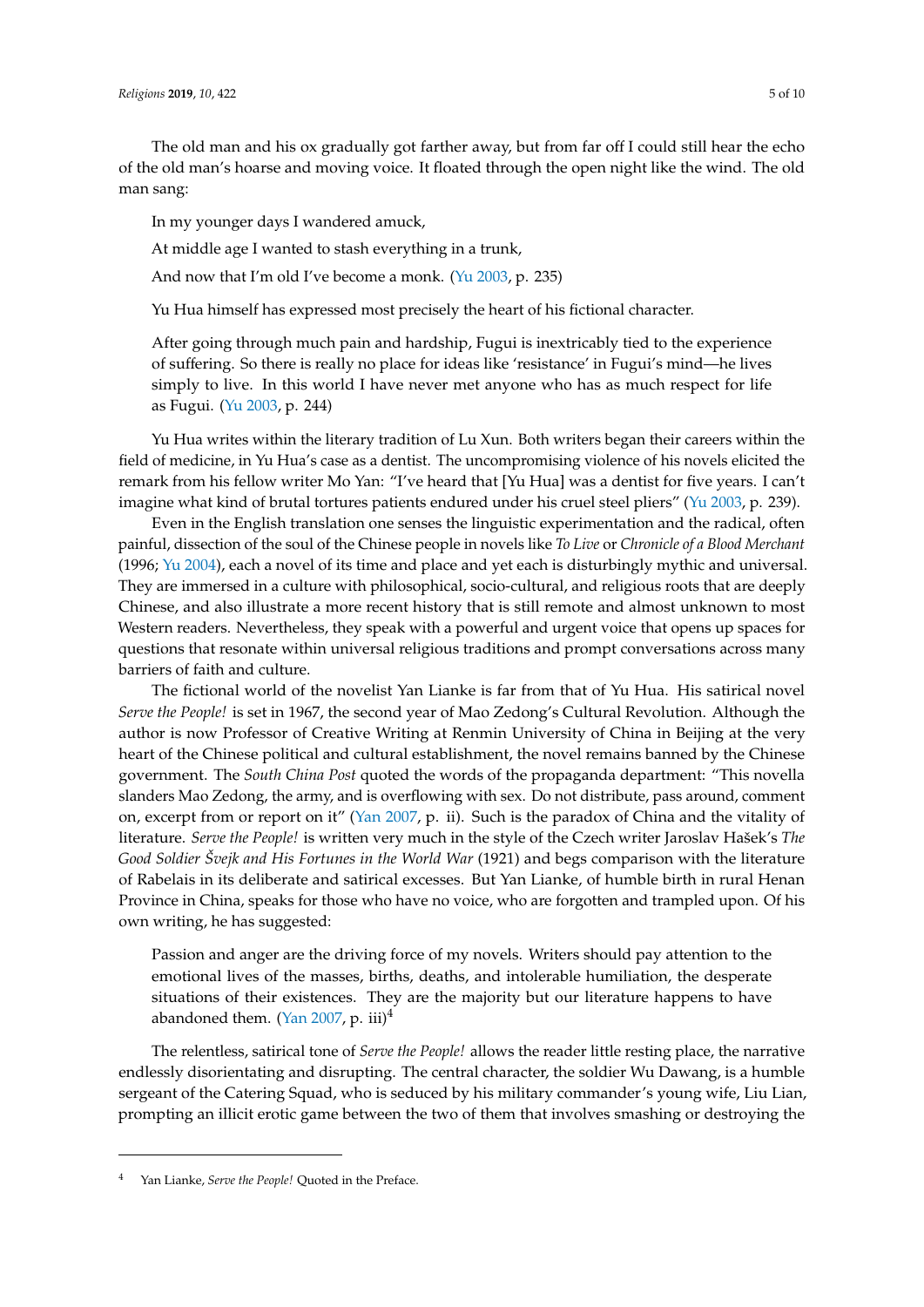"sacred" symbols of the Revolution—statues of Mao, copies of the *Little Red Book*, epigrams of the Great Helmsman.

Yan Lianke sets out to be deliberately iconoclastic. Yet, oddly, the radical nature of the narrative again provokes literary reminiscences of the great narrative parables of St. Luke's Gospel with their stretched language, their surrealism, and their refusal to allow conclusion, uncomfortably to provoke thought. In its exposure of the Cultural Revolution, one might almost say of Yan Lianke's novel what Sallie McFague once wrote of the parable of the Prodigal Son:

One could paraphrase this parable in the theological assertion "God's love knows no bounds," but to do that would be to miss what the parable can do for our insight into such love. For what counts here is not extricating an abstract concept but precisely the opposite, delving into the details of the story itself, letting the metaphor do its job of revealing the new setting for ordinary life. It is the play of the radical images that does the job. [\(McFague](#page-9-8) [1975,](#page-9-8) p. 15)

*Serve the People!* is uncomfortable and unsettling even while it is being very funny, a narrative always refusing assertion and abstraction. Yan Lianke opens the book with a comment on the nature of the novel.

The novel is the only place for a great many of life's truths. Because it is only in fiction that certain facts can be held up to light.

The novel it is, then, for this particular truth.

The story I'm about to tell you, you see, bears some resemblance to real characters and events.

Or, if I may put it this way: life has imitated art. [\(Yan](#page-8-16) [2007,](#page-8-16) p. 1)

In the liveliness of the fiction we move beyond all definitions of theology or dogma, whether religious or political, its disruptions always a provocation to further thought and reflection upon truth.

It was in a seminar held in Renmin University of China in Beijing that I first met Yan Lianke. Present also was a woman novelist who is still in the early years of her career as a writer—Sheng Keyi, though now she writes in North America. Her most recent novel, *Death Fugue* (2014), has apocalyptic overtones as well as echoes of Paul Celan, but it is her first novel, *Northern Girls: Life Goes On* (2004) with which I am concerned here. Like Yu Hua, Sheng Keyi is rooted in traditional Chinese culture and, it might be said, spirituality, though her concerns are relentlessly contemporary. *Northern Girls* follows the life of Qian Xiaohong, a young girl from rural Hunan province, as she makes her way in the world of the modern Chinese city. In her Afterword to the novel, Sheng Keyi writes:

Qian Xiaohong is a familiar figure to me. She is typical of the people from my home village. When I started her story, I planned simply to write about the village, but once I began, I felt the place to be too restrictive for such a character. I wanted to toss her out into the wider world and see what she was destined to experience. Through the eyes of Qian Xiaohong and her companions—as well as the testimony of their bodies—we feel the cruel realities of the times and the difficulty of surviving. [\(Sheng](#page-8-17) [2015,](#page-8-17) p. 319)

Sheng Keyi's concerns are determinedly issues in contemporary China: urbanization, social dislocation, gender, and the place of women in what is still a profoundly patriarchal society. However, to readers who are familiar with the Bible, her narratives once again sound familiar echoes (perhaps unknown to the author herself)—in *Northern Girls* of the Prodigal Son—though here there is no return and no forgiveness for Qian Xiaohong—some of the women in the gospels, the decay of society in the prophetic tradition of the Hebrew Bible. And also, as with Fugui in *To Live*, but without his song and through gritted teeth, there is something of that ancient Daoist quality of resignation, though now with a deeper note of fatalism. Yet still Qian Xiaohong does survive despite her marginalization in Chinese society. The novel ends with the girl vanishing into the life of the city.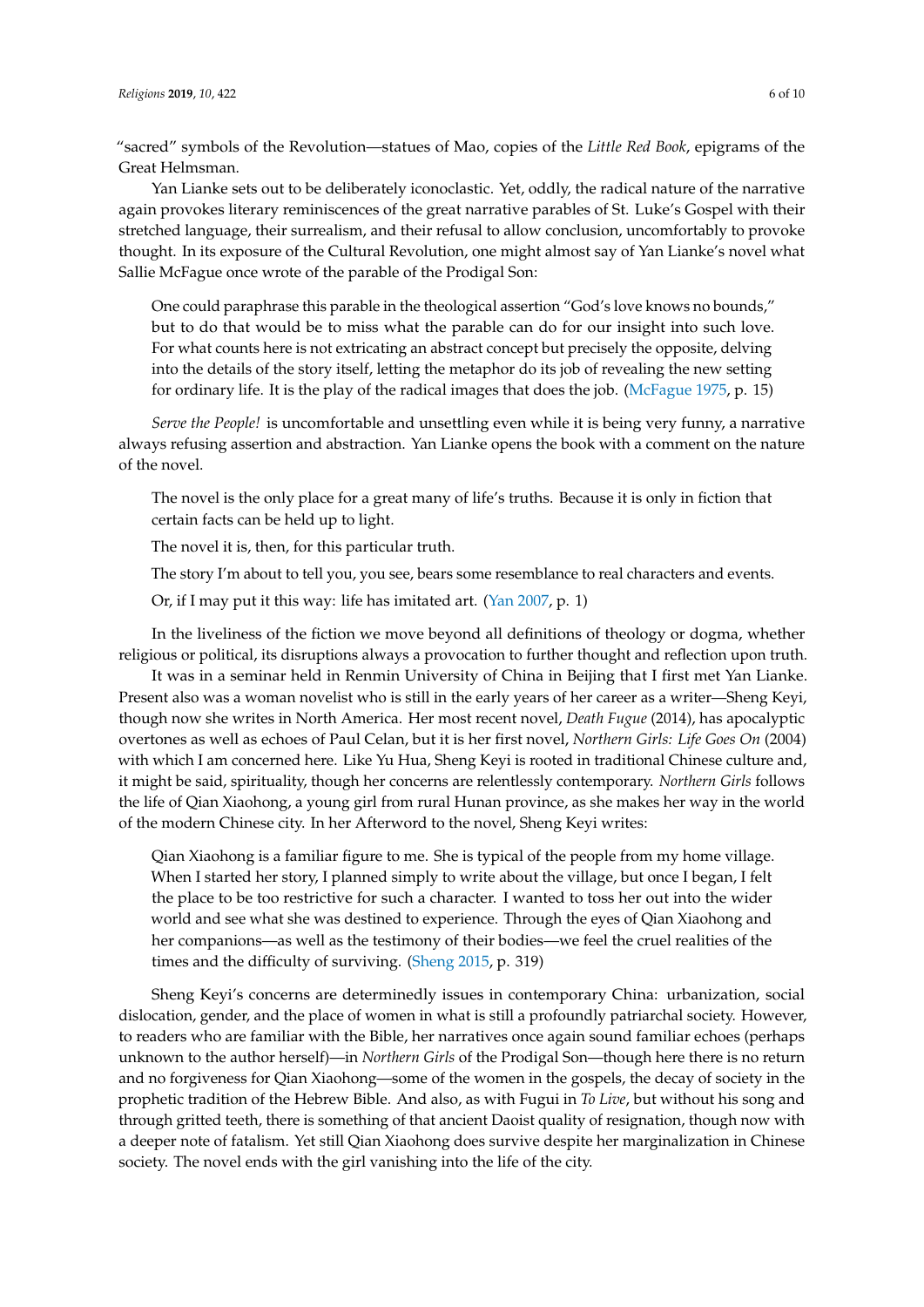Gritting her teeth, she bent her head and . . . she stood. She trudged out of the ring of feet surrounding her and pushed her way down from the pedestrian bridge.

Then she faded into the crowds on the street. [\(Sheng](#page-8-17) [2015,](#page-8-17) p. 318)

We have heard a few fictional voices from the China of the tumultuous twentieth century and now the twenty-first century also. They are not the voices of the great and the powerful but almost always the voices of people from the bottom rungs of modern Chinese society. Beginning with the unstable, satirical narratives of Lu Xun, all of them echo something of the spirituality of ancient China that has never quite been crushed by the communist revolution, preserved, almost unconsciously at times, in the urge for self-expression found in writers and novelists who are only now beginning to be read and heard in the self-obsessed countries of Europe and North America. Even though he won the Nobel Prize for literature in 2000, by which time he was writing in exile in France, Gao Xingjian is still little read in the West. His great novel *Soul Mountain* (*Lingshan*) (1990, first published in Taiwan; [Gao](#page-9-9) [2000\)](#page-9-9) searches, like Lu Xun before had done, the "soul" of the Chinese people in a nonconformity that reaches deep into the literature and spirituality of what Karl Jaspers has dubbed the Axial Age of ancient wisdom in the almost contemporary Chinese Classics and the Hebrew Bible [\(Ziolkowski](#page-9-10) [2014,](#page-9-10) pp. 129–50).<sup>5</sup> Only now, in the work of scholars of comparative literature like Zhang Longxi, are we beginning to explore a poetics of world literature, at the heart of which lie profound religious questions concerning creation and creativity [\(Jasper](#page-8-1) [2018,](#page-8-1) pp. 121–23).

Modern Chinese literature is still barely on the curriculum of comparative literary studies. Zhang Longxi points out that the standard textbook *Norton Anthology of World Literature* more or less ignored China until the "expanded" edition of 1995 [\(Zhang](#page-8-3) [2015,](#page-8-3) p. 174). The literature that I have been reviewing, however, carries disturbing echoes sounding from a non-Christian context of the preoccupations of liberation theology as it has welled up from South America in the writings of Gustavo Gutiérrez and others. In situations of oppression and the silencing of the majority, they share a sense of the need to embrace the complexity of the world and avoid in both theology and literature equally the dangerous simplifications of populism, not least religious populism [\(Guti](#page-8-9)érrez [1996,](#page-8-9) p. 107). Oddly. they share a sense of what Gutiérrez, as a Christian priest, finds in prayer, that is, a need in human life ground down by utilitarian necessity for time that is "wasted", a free time to celebrate the gratuitousness of created being, though sometimes even this must be through gritted teeth [\(Guti](#page-8-9)érrez [1996,](#page-8-9) p. 289). Then writers like Sheng Keyi, Yan Lianke, and Yu Hua share with liberation theologians (with whom they might seem to have so little in common) a sense of the nature of that poverty in society that may be profoundly material but is eventually something much more than that. As Gutiérrez expresses it:

Social classes, nations and entire continents are becoming aware of their poverty, and when they see its root causes, they rebel against it. We are facing a collective poverty which creates bonds of solidarity among those who suffer it and leads them to organize to struggle against this situation and against those who benefit from it. [\(Guti](#page-8-9)érrez [1996,](#page-8-9) p. 293)

Writers like Gao Xingjian and Yan Lianke who are still silenced in the People's Republic of China write yet in expressions of the spirit that lives despite repression and coercion. Their literature offers hope and a space for a creative theology—and with that we begin to return to where we began our discussion, in the "cultural-linguistic alternative" of George Lindbeck's *Nature of Doctrine*. Lindbeck's description of this in his examination of religion and experience is, in his own term, "pretheological" [\(Lindbeck](#page-8-5) [1984,](#page-8-5) pp. 30–45). This is explored in terms of story and narrative—the materials of the novelist's craft. In Lindbeck's words:

<sup>5</sup> Karl Jaspers dates what he calls the Axial Age (*die Achsenzeit*) as between about 800 and 200 BCE, describing it as a period of unprecedented human creativity across different cultures which had, seemingly, little contact with one another. It was the age of the great prophets of the Hebrew Bible and well as Confucius and Laozi in China.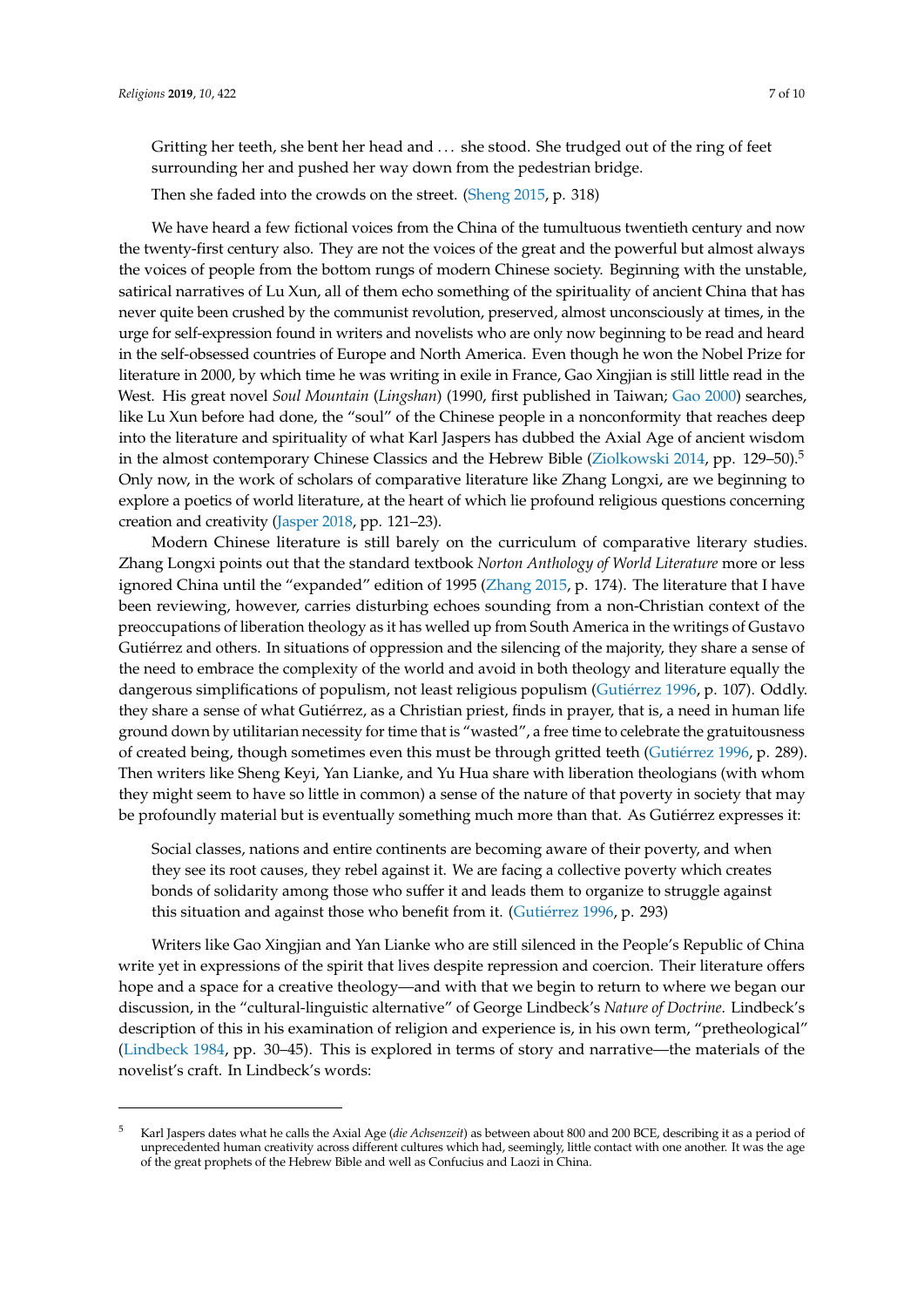A comprehensive scheme or story used to structure all dimensions of existence is not primarily a set of propositions to be believed, but is rather *the medium in which one moves, a set of skills that one employs in living one's life*. Its vocabulary of symbols and its syntax may be used for many purposes, only one of which is the formulation of statements about reality. Thus while a religion's truth claims are often of the utmost importance to it (as in the case of Christianity), it is, nevertheless, the conceptual vocabulary and the syntax or inner logic which determines the kind of truth claims that religion can make. The cognitive aspect, while often important, is not primary. [\(Lindbeck](#page-8-5) [1984,](#page-8-5) p. 35)

It is within this lived medium of experience that we may encounter what the Roman Catholic philosopher and phenomenologist Jean-Luc Marion calls the "saturated phenomenon" within the "given" of being, well described by Robyn Horner, the English translator of Marion's book *In Excess: Studies of Saturated Phenomena* in this way: "givenness as the sole horizon of phenomena, and the possibility of phenomena that saturate intuition to such an extent that all horizons are shattered" [\(Marion](#page-9-3) [2002,](#page-9-3) p. ix).

Such a possibility describes well the disturbance and sometimes shock that is felt (rather than cognitively constructed), even in translation, in the fiction of Lu Xun, Yan Lianke, and the other Chinese writers we have visited, earning some of them the wrath of the political censor, and all of them claim to be speaking the nation's conscience, recovering its "spirit". In what sense, therefore, and in conclusion, should the pursuit of a Sino-Christian theology be alert to the "secular" literature of contemporary China, rooted, even in its sense of modernity, in the deep cultural roots of Chinese society and its literary history? Is it that, once the profound philosophical (and spiritual) *differences* between Christian theology in western culture, so deeply grounded in the Bible and ancient Greek philosophy, and Chinese culture founded upon ancient Daoism and texts of Confucius have been acknowledged, then also their profound *connections* should also and equally be recognized [\(Geng](#page-9-11) [2016\)](#page-9-11)? In a remarkable essay entitled "The Contemporary Significance of Theological Ethics", Yang Huilin, a distinguished professor of comparative literature at Renmin University of China in Beijing, compares the experiences of Auschwitz and the Cultural Revolution (through which he himself lived). Yang writes that

[...] in at least two dimensions they link together the experiences of horror and survival in both East and West, which entailed (1) the fantasies and fanaticism of collective unconsciousness, and the uncontrollability of the two combined; and (2) the frailty of humankind's existing values, order, and standards. [\(Yang](#page-8-18) [2014,](#page-8-18) p. 61)

Bearing in mind such common experiences and the capacity, in spite of all differences, for the voice of literature to be heard and felt across all cultural divides in novels which I have here touched upon, and they are but a very small selection taken from a rapidly growing library of contemporary Chinese literature being now translated, we return finally to the project of Sino-Christian theology. We might presume, however, in the context of the present discussion, to suggest the possibility also of a Sino-Christian theology of literature, a theology that is, in a sense, implicit in works of literature that would not own to be either "religious" or, even less, Christian.

The term Sino-Christian theology was first used during the 1980s, largely among the so-called "cultural Christians", unbaptized but sympathetic to the Christian faith, who were to be found among the Chinese intellectuals in the universities of the People's Republic of China. Thus, and distinct from other Christian expressions in China today, Sino-Christian theology is primarily an academic exercise addressing the profound philosophical differences between cultures and the task of Christian theology to negotiate them intellectually [\(Yang](#page-8-19) [2010,](#page-8-19) pp. 101–22). But it cannot only be an intellectual enterprise. For as Chloë Starr has emphasized at the beginning of her recent book *Chinese Theology: Text and Context*, "literary form and theological content are indivisible" [\(Starr](#page-9-0) [2016,](#page-9-0) p. 3). Thus, as we embark upon the theological project, the Chinese literary forms, within which theology finally has its being, need to be acknowledged and experienced. For example, Starr notes how Chinese texts, both ancient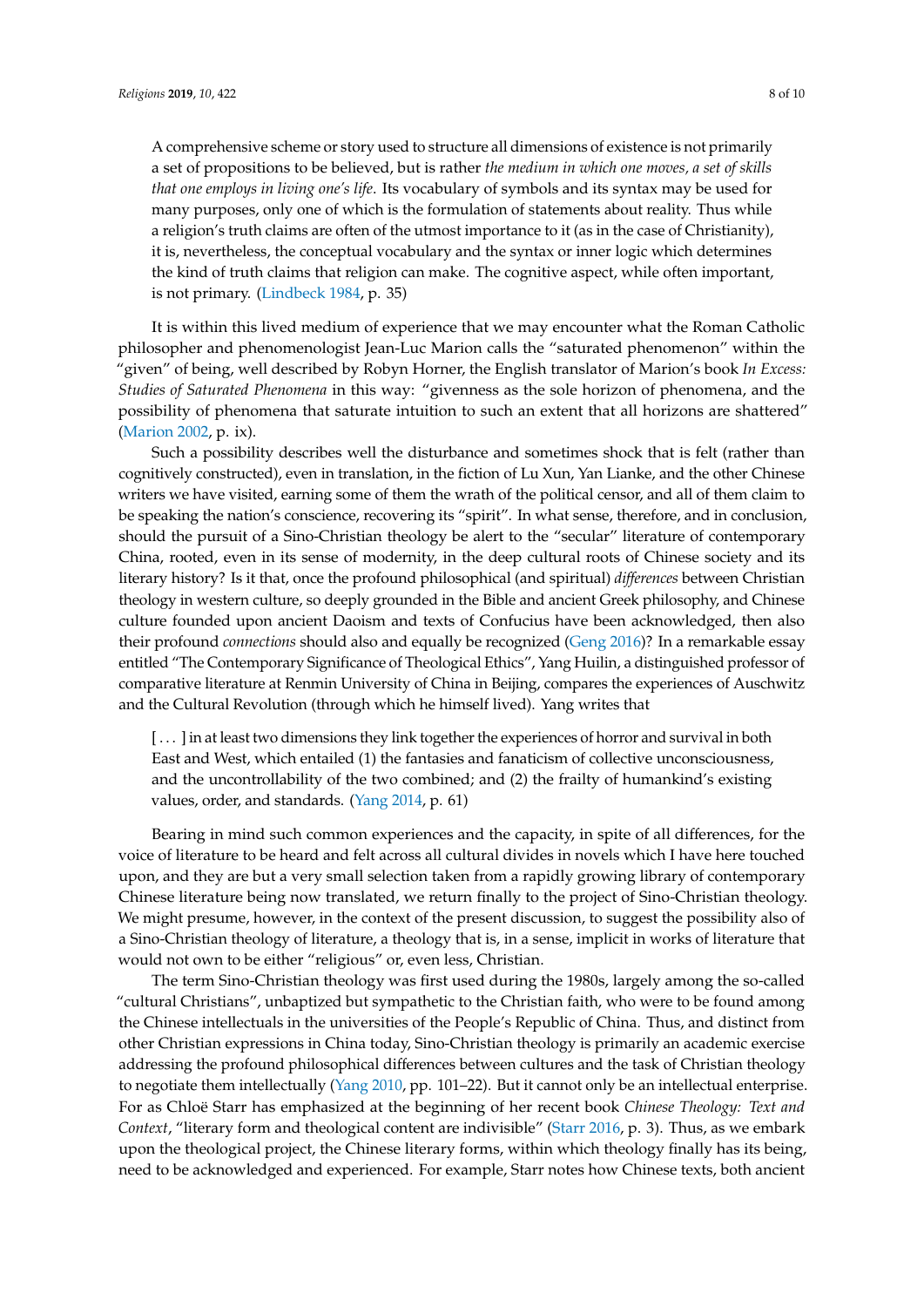and modern, tend to be "relational"—and thus Chinese theology may be also. Starr enlarges upon her observation:

A common heritage in the Chinese classics and a reading pattern that proceeds via a series of implicit associations in the mind of the reader create a more participative and open-ended way of reading and of engaging with theology. It is a theology that does not just draw from the church and reflect back church thinking, but asks readers to comment on and add to the debates as the texts are written and circulated. [\(Starr](#page-9-12) [2008,](#page-9-12) p. 3)

When I first read these words, I realized immediately that they illuminated my struggle to read fictional writers like Lu Xun as much as directing me towards a way of engaging with theology. In the elusive, often implicit moves of a fiction that was "saturated" with the phenomenal life of post-1911 China, new and passionate spaces for "doing theology" were opened up, spaces that did not reduce the necessary intellectual challenges but suggested at the same time new ways of thinking and dialogue that offered previously unrecognized opportunities of discussion. Are we perhaps close here to the spiritual vocation that Lu Xun saw as his as a writer for his people in their lassitude in the face of violence and suffering, writing in the Preface to his first collection of short stories: "The first task was to change their spirit; and literature and the arts, I decided at the time, were the best means to this end" [\(Lu](#page-9-5) [2009,](#page-9-5) p. xvii)?

Literature, in its task of liberation, and theology, finally, cannot be separated.

**Funding:** This research received no external funding.

**Conflicts of Interest:** The author declares no conflict of interest.

## **References**

<span id="page-8-8"></span>Altizer, Thomas J. J. 2012. *The Apocalyptic Trinity*. New York: Palgrave Macmillan.

- <span id="page-8-13"></span><span id="page-8-4"></span>Blanchot, Maurice. 1982. *The Space of Literature*. Translated by Ann Smock. Lincoln: University of Nebraska Press. Chuang Tzu. 2010. *The Inner Chapters*. Translated by Solala Towler. London: Watkins Publishing.
- <span id="page-8-6"></span>Culler, Jonathan. 1975. *Structuralist Poetics: Structuralism, Linguistics and the Study of Literature*. London: Routledge and Kegan Paul.
- <span id="page-8-10"></span>Endō, Shūsaku. 1969. *Silence*. Translated by William Johnston. New York: Taplinger.
- <span id="page-8-12"></span>Foucault, Michel. 2012. *On the Government of the Living*. Edited by Michel Senellart. Translated by Graham Burchell. New York: Picador.

<span id="page-8-2"></span>Franke, William. 2017. *A Theology of Literature*. Eugene: Cascade Books.

- <span id="page-8-9"></span>Gutiérrez, Gustavo. 1996. *Essential Writings*. Edited by James B. Nickoloff. London: SCM.
- <span id="page-8-15"></span><span id="page-8-14"></span>Yu, Hua. 2003. *To Live*. Translated by Michael Berry. New York: Anchor Books.
- Yu, Hua. 2004. *Chronicle of a Blood Merchant*. Translated by Andrew F. Jones. New York: Anchor Books.
- <span id="page-8-18"></span>Yang, Huilin. 2014. *China, Christianity, and the Question of Culture*. Waco: Baylor University Press.
- <span id="page-8-19"></span>Yang, Huilin. 2010. The Value of Theology in the Humanities: Possible Approaches to Sino-Christian Theology. In *Sino-Christian Theology: A Theological Qua Cultural Movement in Contemporary China*. Edited by Pan-chui Lai and Jason Lam. Frankfurt: Peter Lang, pp. 101–22.
- <span id="page-8-1"></span>Jasper, David. 2018. Reflections on the Maturity of Religion and Theology in Literature: A Cultural Dialogue. *Christianity and Literature* 68: 131–40. [\[CrossRef\]](http://dx.doi.org/10.1177/0148333118793458)
- <span id="page-8-17"></span><span id="page-8-0"></span>Sheng, Keyi. 2015. *Northern Girls*. Translated by Shelly Bryant. Beijing: Penguin Books China, p. 319.
- Lai, Pan-chui, and Jason Lam, eds. 2010. *Sino-Christian Theology: A Theological Qua Cultural Movement in Contemporary China*. Frankfurt: Peter Lang.
- <span id="page-8-7"></span>Lentricchia, Frank. 1980. *After the New Criticism*. London: Methuen.
- <span id="page-8-16"></span>Yan, Lianke. 2007. *Serve the People!* Translated by Julia Lovell. London: Constable.

<span id="page-8-5"></span>Lindbeck, George A. 1984. *The Nature of Doctrine: Religion and Theology in a Postliberal Age*. London: SPCK.

- <span id="page-8-11"></span>Liu, Lydia. 1995. *Translingual Practice: Literature, National Culture and Translated Modernity—China, 1900–1937*. Stanford: Stanford University Press.
- <span id="page-8-3"></span>Zhang, Longxi. 2015. *From Comparison to World Literature*. New York: SUNY Press.